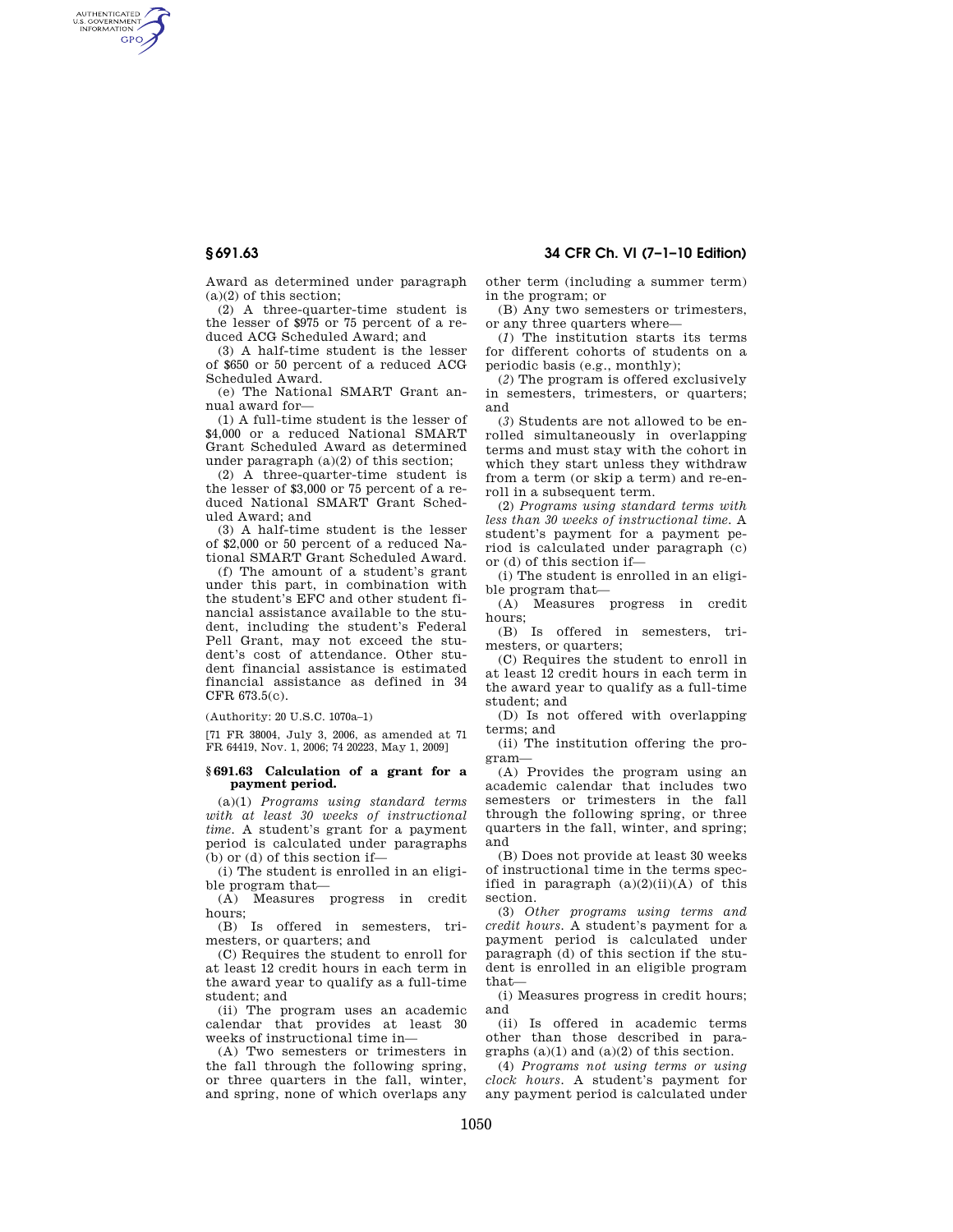### **Ofc. of Postsecondary Educ., Education § 691.63**

paragraph (e) of this section if the student is enrolled in an eligible program that—

(i) Is offered in credit hours but is not offered in academic terms; or

(ii) Is offered in clock hours.

(5) *Programs for which an exception to the academic year definition has been granted under 34 CFR 668.3.* If an institution receives a waiver from the Secretary of the 30 weeks of instructional time requirement under 34 CFR 668.3, an institution may calculate a student's payment for a payment period using the following methodologies:

(i) If the program is offered in terms and credit hours, the institution uses the methodology in—

(A) Paragraph (b) of this section provided that the program meets all the criteria in paragraph  $(a)(1)$  of this section, except that in lieu of paragraph  $(a)(1)(ii)(B)$  of this section, the program provides at least the same number ofweeks of instructional time in the terms specified in paragraph  $(a)(1)(ii)(A)$  of this section as are in the program's academic year; or

(B) Paragraph (d) of this section.

(ii) The institution uses the methodology described in paragraph (e) of this section if the program is offered in credit hours without terms or clock hours.

(b) *Programs using standard terms with at least 30 weeks of instructional time.*  The payment for a payment period, i.e., an academic term, for a student in a program using standard terms with at least 30 weeks of instructional time in two semesters or trimesters or in three quarters as described in paragraph  $(a)(1)(ii)(A)$  of this section, is calculated by—

(1) Determining his or her enrollment status for the term;

(2) Based upon that enrollment status, determining his or her ACG or National SMART Grant annual award under §691.62; and

(3) Dividing the amount described under paragraph (b)(2) of this section by—

(i) Two at institutions using semesters or trimesters or three at institutions using quarters; or

(ii) The number of terms over which the institution chooses to distribute the student's ACG or National SMART Grant annual award if—

(A) An institution chooses to distribute all of the student's ACG or National SMART Grant annual award determined under paragraph (b)(2) of this section over more than two terms at institutions using semesters or trimesters or more than three quarters at institutions using quarters; and

(B) The number of weeks of instructional time in the terms, including the additional term or terms, equals the weeks of instructional time in the program's academic year.

(c) *Programs using standard terms with less than 30 weeks of instructional time.*  The payment for a payment period, i.e., an academic term, for a student in a program using standard terms with less than 30 weeks of instructional time in two semesters or trimesters or in three quarters as described in para $graph (a)(2)(ii)(A)$  of this section, is calculated by—

(1) Determining his or her enrollment status for the term;

(2) Based upon that enrollment status, determining his or her ACG or National SMART Grant annual award under §691.62;

(3) Multiplying his or her ACG or National SMART Grant annual award determined under paragraph (c)(2) of this section by the following fraction as applicable: or

In a program using semesters or trimesters—

The number of weeks of instructional time offered in the program in the fall and spring semesters or trimesters The number of weeks of instructional time in the program's academic year

; or In a program using quarters—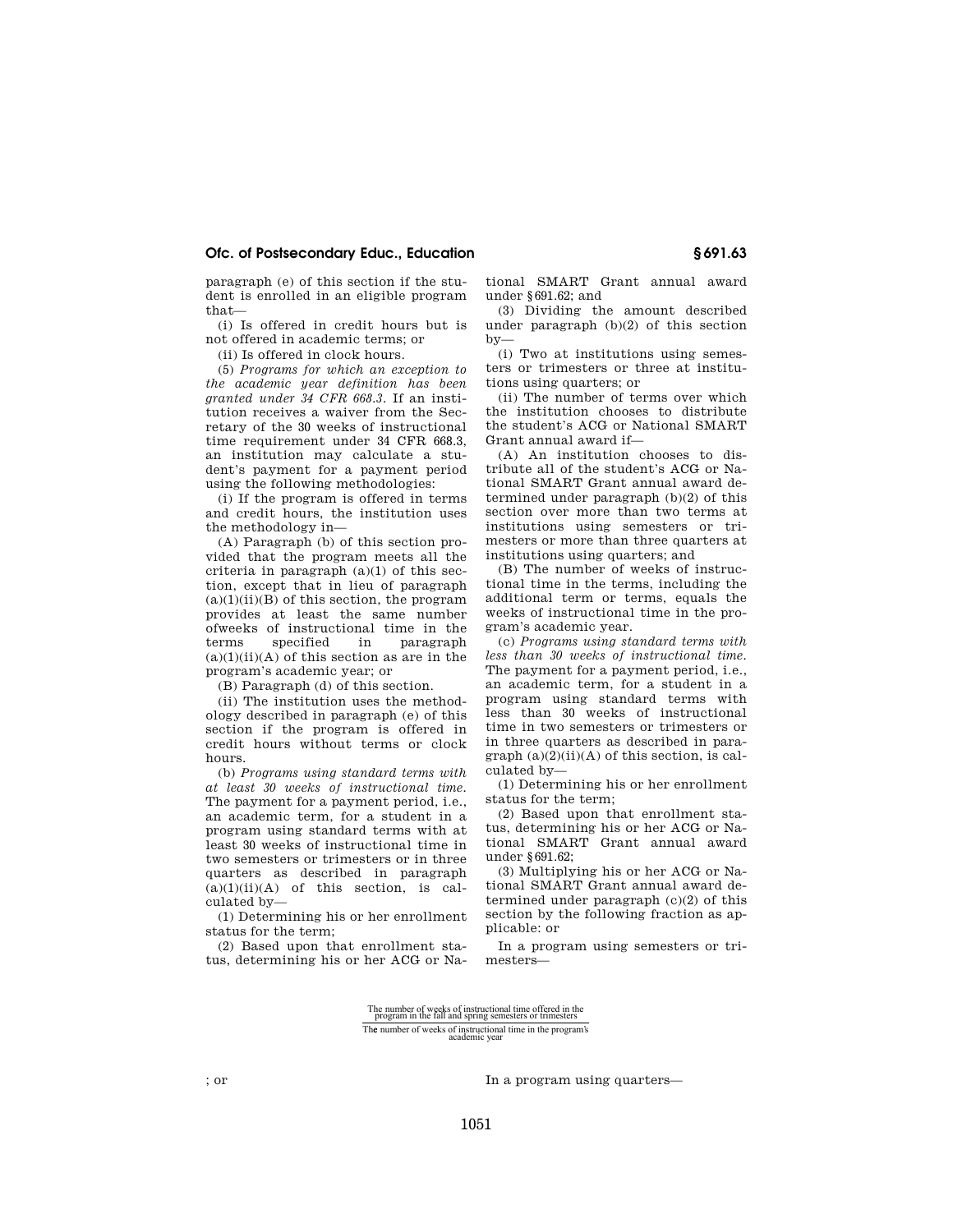## **§ 691.63 34 CFR Ch. VI (7–1–10 Edition)**

## The number of weeks of instructional time offered in the program in the fall, winter, and spring quarters The number of weeks of instructional time in the program's academic year

; and

(4)(i) Dividing the amount determined under paragraph (c)(3) of this section by two for programs using semesters or trimesters or three for programs using quarters; or

(ii) Dividing the student's ACG or National SMART Grant annual award determined under paragraph (c)(2) of this section by the number of terms over which the institution chooses to distribute the student's ACG or National SMART Grant annual award if—

(A) An institution chooses to distribute all of the student's ACG or National SMART Grant Scheduled Award determined under paragraph (c)(2) of this section over more than two terms for programs using semesters or trimesters or more than three quarters for programs using quarters; and

(B) The number of weeks of instructional time in the terms, including the additional term or terms, equals the weeks of instructional time in the program's academic year definition.

(d) *Other programs using terms and credit hours.* The payment for a payment period, i.e., an academic term, for a student in a program using terms and credit hours, other than those described in paragraphs  $(a)(1)$  or  $(a)(2)$  of this section, is calculated by—

(1) Determining his or her enrollment status for the term;

(2) Based upon that enrollment status, determining his or her ACG or National SMART Grant annual award under §691.62; and

(A) Dividing the number of weeks of instructional time in the term by the number of weeks of instructional time in the program's academic year;

(B) Multiplying the fraction determined under paragraph (d)(1)(ii)(A) of this section by the number of credit hours in the program's academic year to determine the number of hours required to be enrolled to be considered a full-time student; and

(C) Determining a student's enrollment status by comparing the number of hours in which the student enrolls in the term to the number of hours required to be considered full-time under paragraph  $(d)(1)(ii)(B)$  of this section for that term;

(3) Multiplying his or her ACG or National SMART Grant annual awarddetermined under paragraph  $(d)(2)$  of this section by the following fraction:

#### The number of weeks of instructional time in the term

### T he number of weeks of instructional time in the program's academic year

(e) *Programs using credit hours without terms or clock hours.* The grant for a payment period for a student in a program using credit hours without terms or using clock hours is calculated by—

(1) Determining that the student is attending at least half-time;

(2) Determining the student's ACG or National SMART Grant Scheduled Award; and

(3) Multiplying the ACG or National SMART Grant amount determined under paragraph (e)(2) of this section by the lesser of—

(i)

The number of credit or clock hours in the payment period

The number of credit or clock hours in the program's academic year

 $or$  (ii)